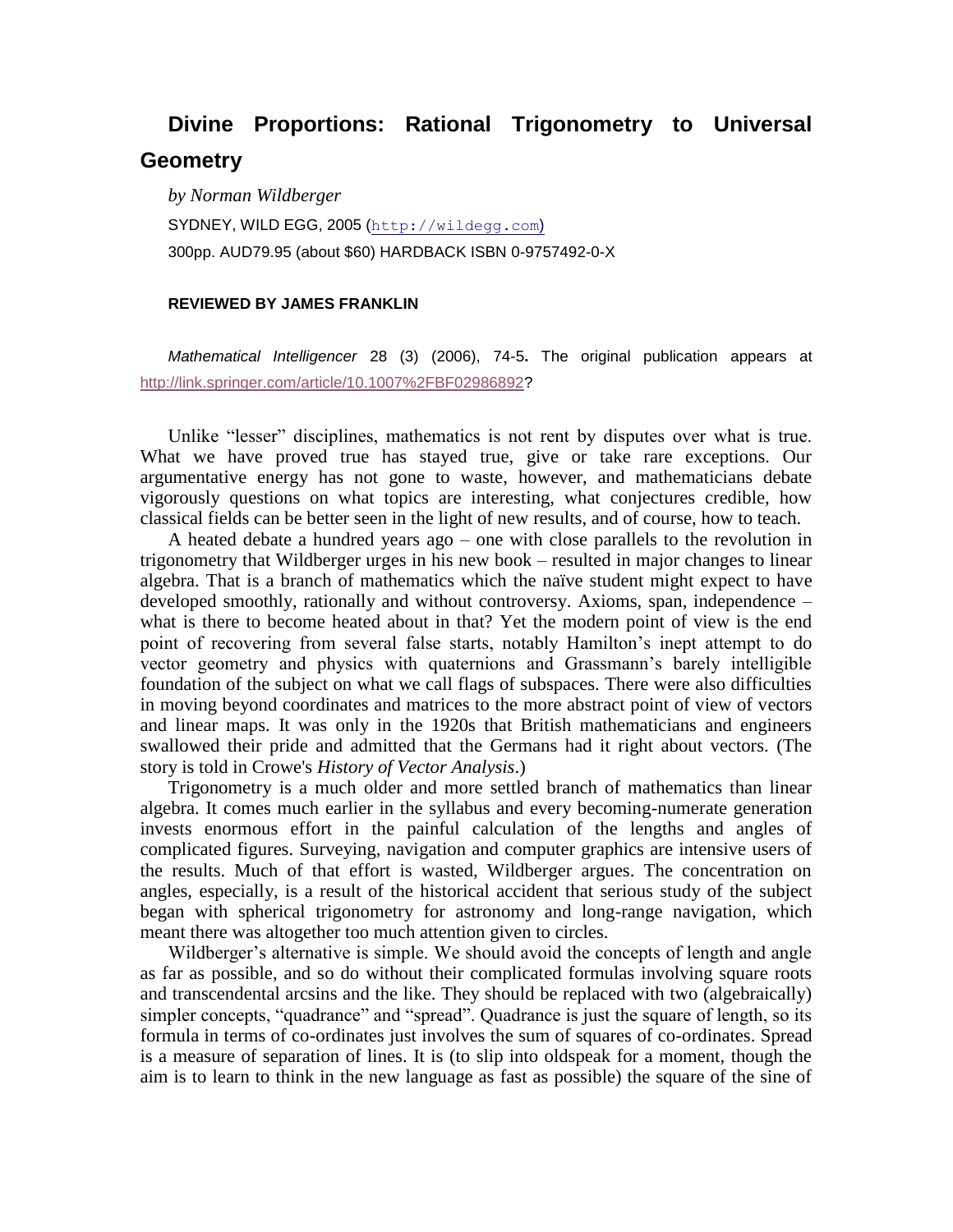the angle(s) between the lines. The spread between the the lines  $ax + by = 0$  and  $cx + dy = 0$  is a simple rational expression in *a,b,c,d.* 

Let us take one elementary and one more mathematical example to showcase the point of doing things this way. Consider the problem, useful in such fields as railway engineering, of the relation between slopes when climbing a hill "at an angle". For example, if a grade of one in fifty is the maximum a train can climb and the hill has a grade of one in thirty, in what direction across the hill must one build the railway? Standard trigonometry would attack this problem using angles and their tangents, but the problem and its answer do not mention angles. The solution in terms of spreads (p. 231) is very simple.

Mathematicians may be more excited by the way that the avoidance of square roots and transcendentals renders the results independent of the real field, and hence a true "universal geometry". For example, at first sight the result that the spread subtended by a chord of a circle is a constant (p. 178) seems much the same kind of result as the classical result which states that the angle subtended by a chord is constant. But there are subtle differences. With angles, one must consider which side of the chord the angle lies. That is awkward in itself and prevents generalization beyond the field of real numbers. For spreads, constant really means constant, and one may change the underlying field and retain the theorem.

Wildberger develops his universal geometry at length, dealing for example with the replacements of the sine and cosine rules, an alternative to spherical and polar coordinates with applications to moments and centers of inertia, and simplified treatments of classical surveying problems like the Snellius-Pothenot and Hansen's problems. Reform is intended not just of trigonometry but of the foundations of Euclidean geometry. The subject is developed from first principles over a general field – one cannot have "on this side of the line" in fields other than the reals, but almost all other Euclidean geometrical properties remain available (including the inside and outside of circles). Similarly conics are treated from a point of view that resembles algebraic geometry but includes a metric.

It is true that there is a need to retain the "circular" or "harmonic" functions to deal with circular motion, Fourier analysis and the like, but those wave-like functions with no natural zero would be better not called "trigonometric". They are not related to triangles.

It is certainly convincing that we would have been better off if trigonometry had developed this way instead of the way it did.

Now to the crunch. Is it feasible for the mathematical world to junk its immense investment in the old technology and move to a new one? It is a big ask, a very big ask, but there are a few reasons to think it might just be possible. The first is that despite the dead hand of conservatism, it has happened before. Replacing co-ordinates, matrices and quaternions with abstract vectors and linear transformations was an effort, but worthwhile in the end. The same was true of replacing sines and cosines in Fourier analysis by complex exponentials. Long before that, Arabic numerals replaced Roman simply because they were more rational. Revolutions are possible. One must regretfully call the author's attention to the fact that they usually take more than a single lifetime. It could be questioned also whether launching the project from a small independent publisher in Australia is a good idea, but in the world of the internet and blogs, perhaps that does not matter in the twenty-first century.

Secondly, a careful examination of 3D vector geometry will reveal that a certain amount of Wildberger's philosophy is implicit in it already, suggesting that he is on the